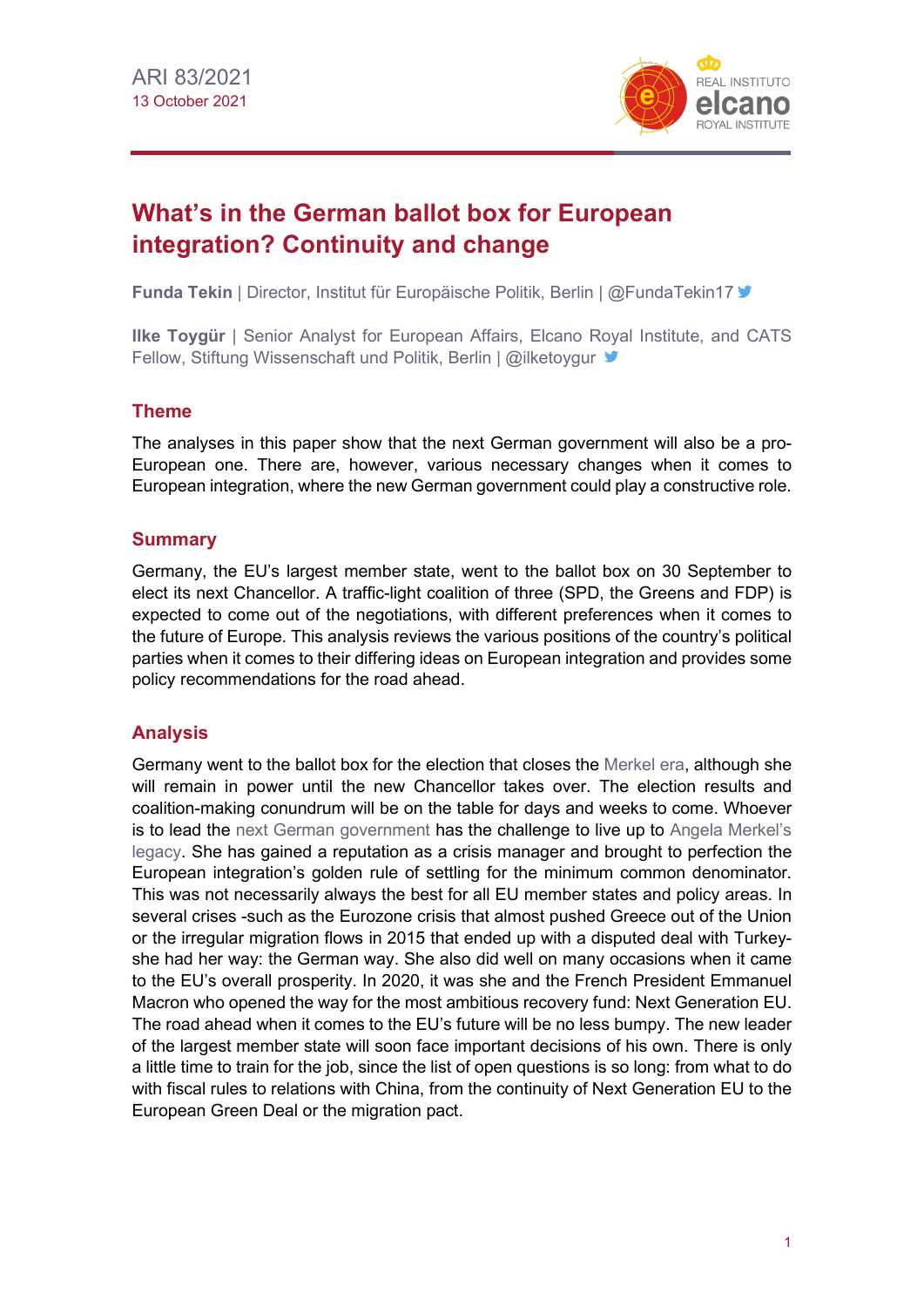So what is in the German ballot box for Europe? Continuity or change? One way of answering the question is to assess the different preferences between the partners of a possible *Ampel* (traffic light) Coalition (Social Democrats -SPD-, together with the Greens and Liberals -FDP-) in a comparative manner. As currently neither the Jamaica Coalition (Christian democrats -CDU/CSU-, the Greens and the FDP) nor even an eventual Grand Coalition of SPD and CDU/CSU can be completely ruled out, the Union of Christian Democrats is included in the analysis. This comparison will be reviewed under three headings: (1) the economy, finance and the environment; (2) foreign and security policy and external relations; and (3) institutions and values. Furthermore, due to their high relevance, the paper will also discuss the possible distribution of ministry portfolios among the coalition partners. Overall, the aim is to shed light on the connections between the elections, the formation of coalitions and the future of European integration.

## An election-day snapshot

Germany's election results have been very much in line with what was indicated by public opinion polls. The Social Democratic Party (SPD) led the polls at 25.7%. The second largest political force, the CDU/CSU, recorded a substantial loss but was right behind at 24.1%. The Greens came in third at 14.8%, followed by the Free Democratic Party (FDP) at 11.5%. The far-right *Alternative für Deutschland* (AfD) lost votes but still came in at 10.3%. Already before the election, however, other parties had ruled-out a possible coalition with the AfD, making it irrelevant to coalition formation. The far-left Die Linke ended up below the national threshold at 4.9% but made its way into the German Bundestag thanks to its three directly-elected representatives. Still, a so-called 'red-redgreen' coalition of SPD, the Greens and Die Linke is no longer an arithmetical option.

An important component of the electoral race has been age. Younger Germans have voted for the Greens and the FDP, while their elders have maintained their loyalty to the SPD and CDU/CSU. This means that at least the younger generations are looking for some change, rather than continuity, and the winning coalition should take this into consideration while defining its priorities. Even more so, as the Greens and FDP are acting as kingmakers in the process. At the same time, negotiations between the latter can be expected to determine both the scope and content of change in Germany, since they have differing stances on various issues, mainly in the area of economy and finance.

Having said that, election results indicate a voter preference for the *Ampel*-coalition because all three parties involved, SPD, FDP and the Greens, are those that have increased their share of the vote compared with 2017. Additionally, the SPD has won the election in a more traditional sense, gaining the highest percentage of votes. Thus, it can be assumed that the traffic-light coalition is likely to be the way forwards. Given that there will be three parties in the government with rather different positions, the coalition agreement will be an important issue to decide during the mandate. Additionally, almost one third of the members of the Bundestag are newcomers, while a quarter are aged under 40. This will surely involve a new form of institutional socialisation. Having said that, the new government is not expected to involve complete break.

Whatever the result of the coalition formation process, the next German government will be pro-European. How ambitious it will be concerning Europe remains to be seen when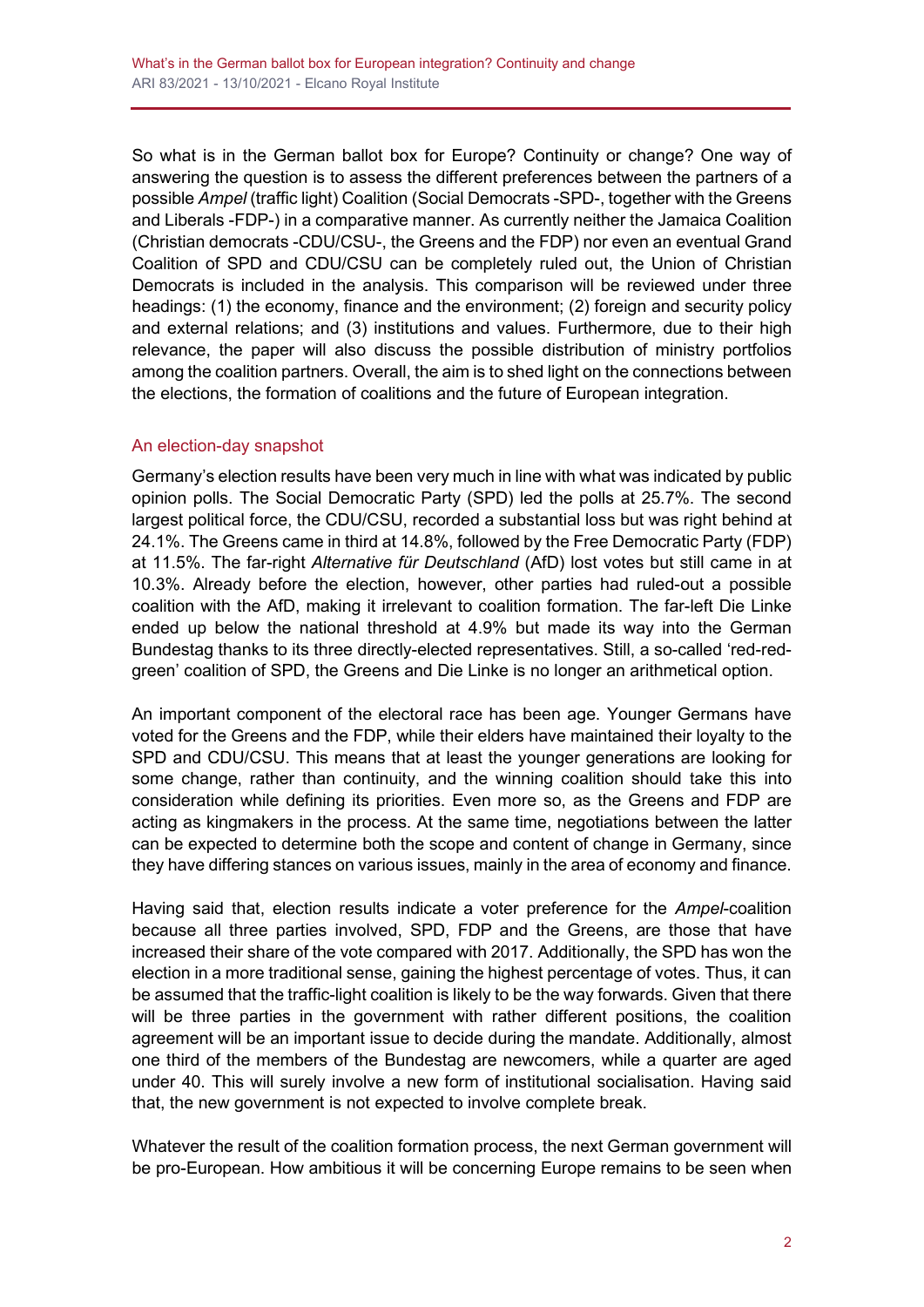it comes to: (1) economy, finance and the environment; foreign and security policy, with a special focus on transatlantic relations and China; and (3) institutions and values. The government's position in these three areas of importance will very much depend on a correct distribution of portfolios.

## What's in it for Europe (1) greener economy and finances

In terms of Economic and Monetary Union and of financial and economic policies, the fault line runs between the SPD and the Greens on the one hand and CDU/CSU and FDP on the other. In the event of a traffic-light coalition there will be much give and take. One of the key questions for the new German government will be its stance on the continuation of [Next Generation EU.](http://www.realinstitutoelcano.org/wps/portal/rielcano_en/contenido?WCM_GLOBAL_CONTEXT=/elcano/elcano_in/zonas_in/ari69-2021-next-generation-eu-germany-focuses-its-climate-policy-on-hydrogen-and-sustainable-mobility) Issuing common debt and the deadline to have the Stability and Growth Pact up and running again are crucial for the future of integration. On the one hand, the SPD and the Greens plan to transform the latter into a sustainability pact that focuses to a greater extent of facilitating investments. The FDP, on the other hand, has been quite hawkish about its promise to keep the rules intact, a position shared by the CDU/CSU. In any case, the need for spending not only in the green and digital transition but also in public infrastructure is uncontested. This should lead to a certain balance.

|                                                                | <b>SPD</b> | CDU/CSU                | Greens | <b>FDP</b>             |
|----------------------------------------------------------------|------------|------------------------|--------|------------------------|
| Expansion of EMU                                               | <b>Yes</b> | No                     | Yes    | No.                    |
| Joint debt issuance                                            |            | No                     |        | No.                    |
| <b>Financial Transaction Tax</b>                               | Yes        | Yes                    | Yes    | No.                    |
| <b>RRF and Next Generation EU</b><br>as a permanent instrument |            | N <sub>o</sub>         | Yes    | No.                    |
| Transformation of Stability and<br><b>Growth Pact</b>          | Yes        | No (instead<br>reform) | Yes    | No (instead<br>reform) |
| Increase EU budget                                             | Yes        |                        | Yes    | No.                    |

#### **Figure 1. Policy positions of possible coalition partners in economy, finance and the green transition**

Source: the authors, based on party manifestos.

The key difference between Jamaica and Ampel in this respect are the SPD's promises as regards the future of the welfare state, pension system and personal welfare of all Germans. Taking into account the spirit of the EU since the beginning of the [COVID-19](https://especiales.realinstitutoelcano.org/coronavirus/?lang=en)  [pandemic,](https://especiales.realinstitutoelcano.org/coronavirus/?lang=en) it is safe to say that social policies will be very much on the table. The need to invest more in public infrastructures became even more visible after the summer. How they will be financed is the key, and another fierce debate awaits the coalition partners. The decades-long tension between market and state is inevitable in an *Ampel* coalition.

Another issue in this area is the green transition. It is the Greens that explicitly demand a 'climate-government', but the goal of achieving climate neutrality in the EU by 2050 or even before is promoted by all of the main parties. The differences concern the means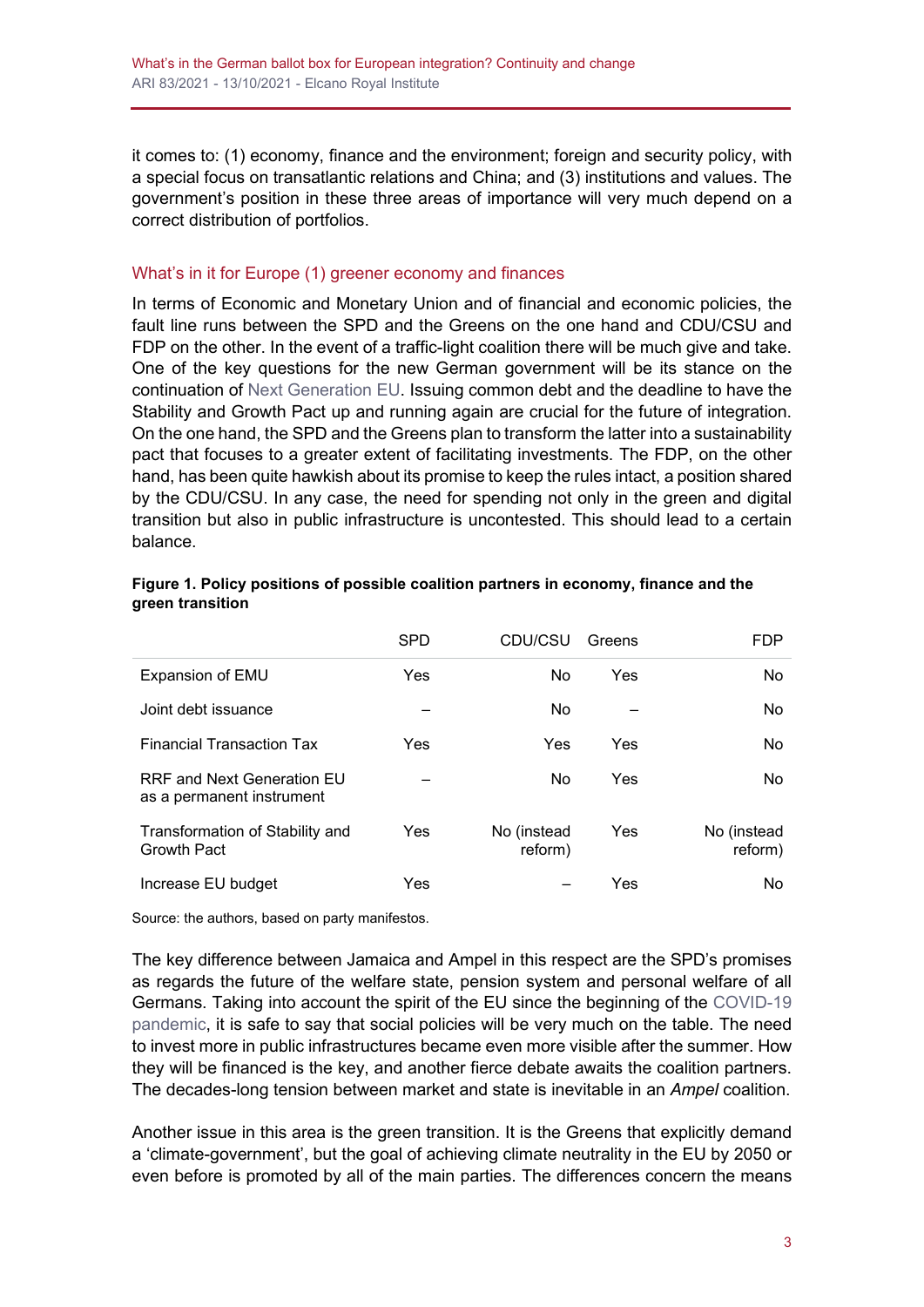of achieving such a goal. The FDP and Greens both focus on emissions-trading systems, but while the Liberals favour a market-based approach the Greens aim for state regulations and the taxation of CO2 border adjustments or plastics. While the Greens generally promote EU-wide taxation, including large digital corporations, that would help increase the EU budget, the FDP generally rejects EU taxes. The *Ampel* coalition might nevertheless set the preconditions for a greener economy as the SPD shares the demand that the EU receives the revenues of CO2 border adjustments.

Taking all these fault lines into consideration, there is no doubt the Finance Ministry will be very much under demand among the coalition partners. The FDP's leader Christian Lindner has been very vocal about this, while Robert Habeck from the Greens is also hovering around the position. Given the need for a greener economy and the Greens' desire for a climate-friendly government, there is also a strong link when it comes to the Ministries of the Economy and the Environment, and clearly for their areas of competence. Another key issue is which Minister will represent Germany at ECOFIN and at the Euro Group. This will also define Germany's stance in the Council. The negotiations' end result will very much set the tone.

## What's in it for Europe (2): foreign and security policy and external relations

Political parties have been much criticised for their lack of debate when it comes to foreign and security policy or European policy during their election campaigns, including the televised pre-election debates. Looking at Figure 2 below, one explanation could be that there are simply not enough differences between the policies of political parties to campaign over it. When it comes to foreign and security policy, and external relations, however, there are various issues at stake. The crucial and key determining fact that should be borne in mind is all the changes in the world order that are being witnessed these days. This means that, even if the new German government would like a continuity in certain dossiers, some changes and important steps forward are naturally required.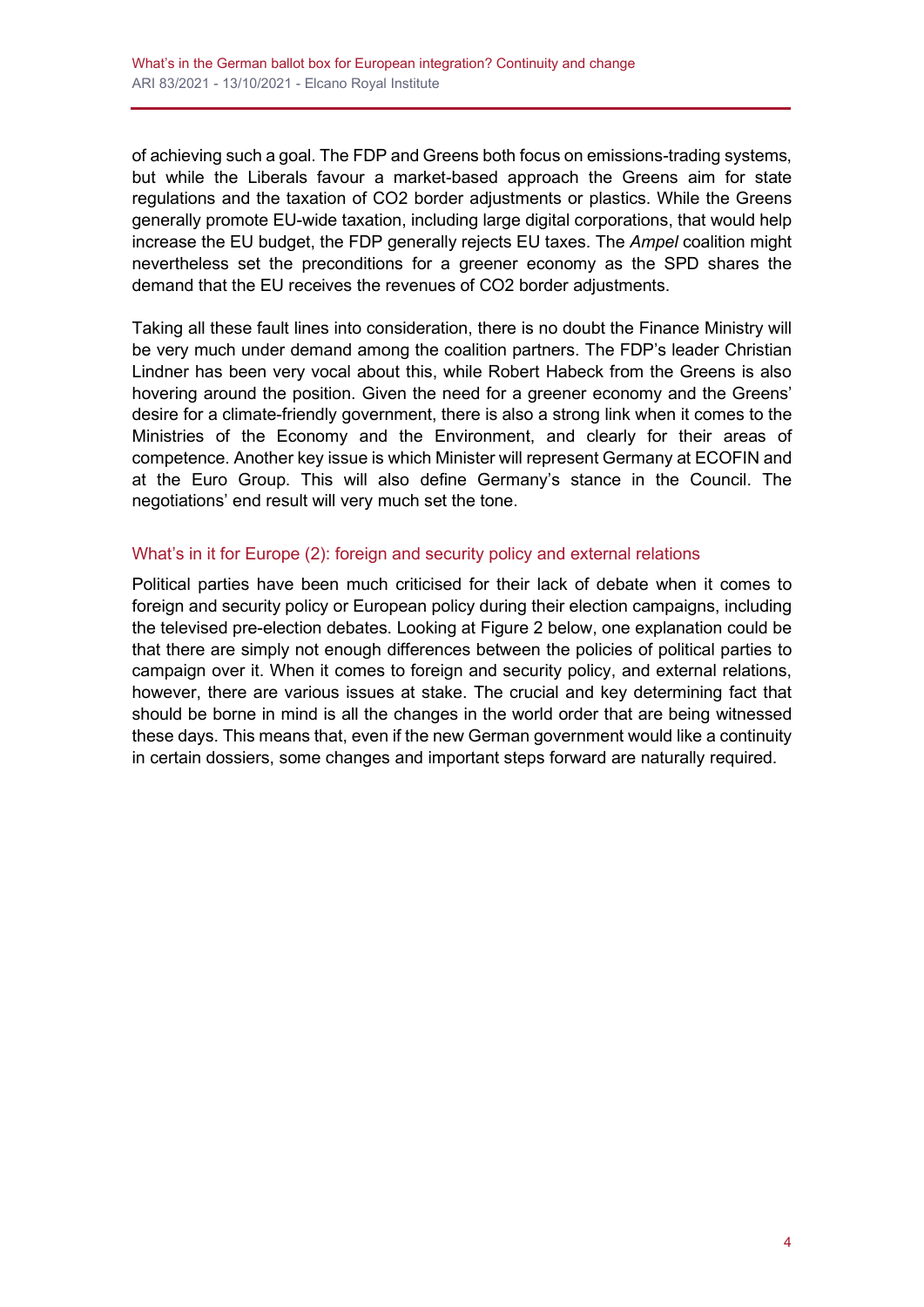|                                           | <b>SPD</b> | CDU/CSU                         | Greens                                                 | <b>FDP</b> |
|-------------------------------------------|------------|---------------------------------|--------------------------------------------------------|------------|
| Establishment of European<br>armed forces | <b>Yes</b> | Yes                             | Yes (use existing<br>corps, but better<br>coordinated) | Yes        |
| <b>Strong NATO</b>                        | Yes        | <b>Yes</b>                      | Yes                                                    | Yes        |
| Common arms and<br>disarmament policy     | Yes        | <b>Yes</b>                      |                                                        | Yes        |
| Maintaining sanctions against<br>Russia   | Yes        | <b>Yes</b>                      | Yes                                                    | Yes        |
| Nord Stream 2                             |            |                                 | No                                                     | Moratorium |
| European strategy towards<br>China        | Yes        | <b>Yes</b>                      | Yes                                                    | Yes.       |
| Western Balkans' accession<br>to the EU   | Yes        | Yes (but<br>deepening<br>first) | Yes                                                    |            |
| Turkey's accession to the EU              |            | No.                             | Yes (but conditional)                                  | No.        |

#### **Figure 2. Policy positions of possible coalition partners in foreign and security policy and external relations**

Source: the authors, based on party manifestos.

On transatlantic relations, all political parties continue to be committed. There are clear declarations in the party manifestos when it comes to the importance of NATO and stable relations with the US. Historically, there has been as certain reluctance among the German military establishment on anything that might weaken transatlantic relations. This why, in general, Germany has never been too enthusiastic about –or even contrary to– European strategic autonomy. The preparation of the Strategic Compass has been a platform to discuss various issues with European partners. Beyond the strategic autonomy debate, however, there is the issue of increasing the Union's resilience in the years and challenges to come. Both military and economic dominance in key strategic regions of the world should be a topic on the table. An active push for consolidating alliances in the Indo-Pacific is very much needed.

On China, every party promotes a strategy based on a dual approach: being tough where needed and establishing cooperation where it is beneficial. The Greens are the only party that clearly refer to the human rights issues and the situation of the Uighurs in China in their programme. Having listened to FDP representatives in various debates, this position seems to be shared by the Liberals. The key issue is that relations with China are so much more than only foreign policy. The links between the policy on China and the economy in general, and industrial policy and climate policy in particular, are also at stake. Both the Greens and the Liberals criticise the EU's investment deals with China. This means that regardless of an Ampel or Jamaica coalition, change might still be expected. Still, how the portfolios are to be distributed between the parties –in terms of who heads the Federal Foreign Office or the Ministry of the Economy- will play a key role.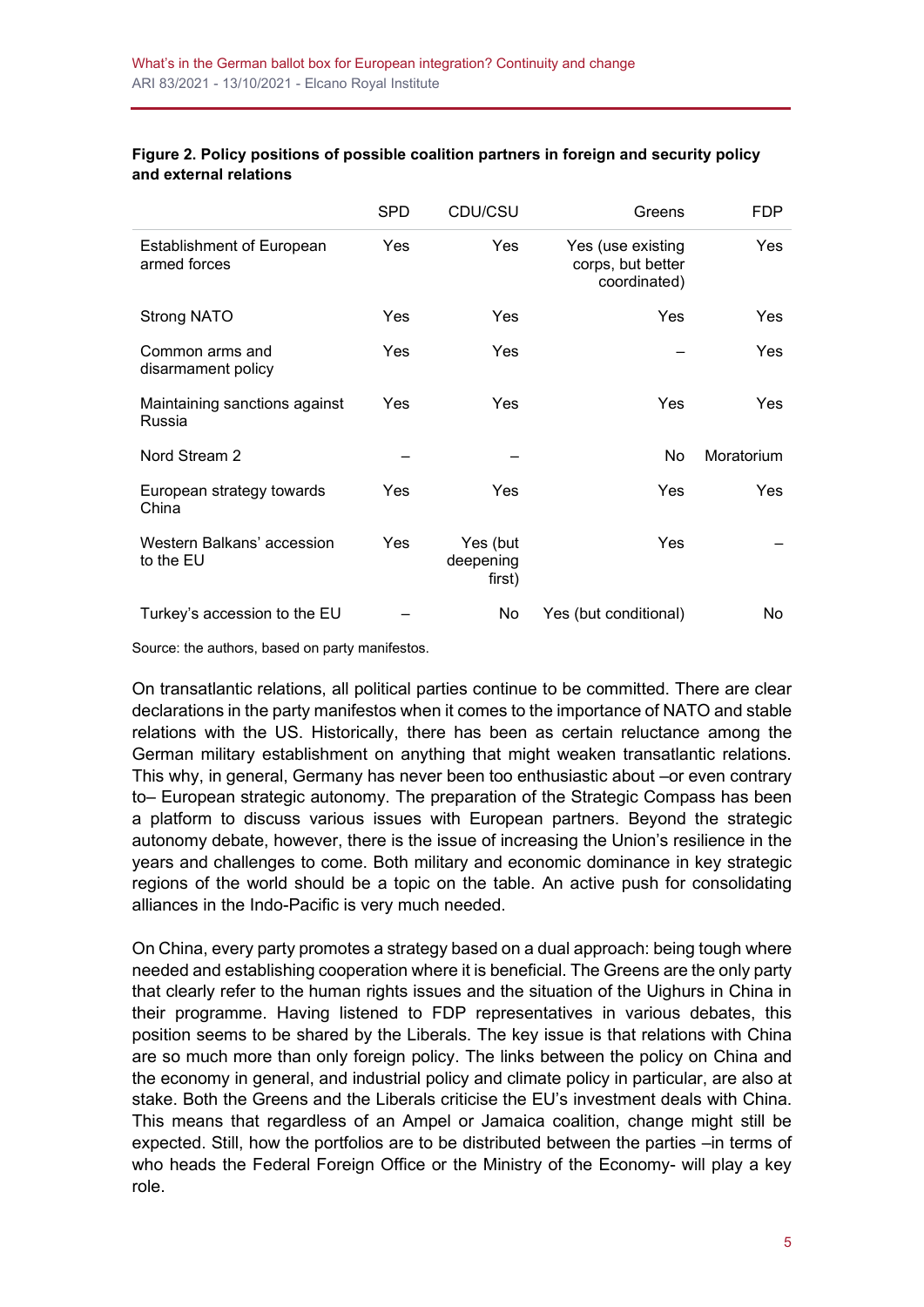Russia is another issue of interest. No coalition will, or even could, undo NordStream II, but while the parties of the previous grand coalition, the CDU/CSU and the SPD, remain silent on the issue in their party manifestos, the Greens openly oppose it -also for climate and environmental reasons- and the Liberals suggest a moratorium for the pipeline as long as Russia fails to improve its human rights policy, including the Navalny case. On the question of continued sanctions against Russia, there is more unity across the relevant parties. Positions merely change in terms of nuance: while the Greens consider even stronger sanctions if need be, the SPD clearly focuses on strengthening dialogue on all levels as a means of facilitating a possible termination of sanctions. But as long as the annexation of the Crimea remains unresolved, there is not much chance of any change.

On Turkey's accession to the EU, all parties except the Greens aim for an alternative format for the EU-Turkey relationship. While the CDU/CSU and the FDP clearly out rule Turkey's full membership in the EU, the SPD is less explicit and merely states that the current focus should be on an EU-Turkey Dialogue. The Greens commit themselves to accession as a political –though currently unrealistic- goal. They demand comprehensive reforms in Turkey in terms of democracy and the rule of law as well as a return to good neighbourly relations. Regarding the EU's enlargement policy and specific accession processes, governments act according to the *pacta sunt servanda* principle. The new government can be expected to follow the same line. Still, given the complexity and conflict that has determined the EU-Turkey relationship particularly over the past few years, this dossier needs to be discussed between the European partners for years to come.

## What's in it for Europe (3): institutions and values

A survey of the party positions on the future of the EU in terms of its institutional set-up and values highlights the potential for change and reform. There does not seem to be a firm opposition to either of the reform issues currently present in the European debate in any of the respective parties. This means that these issues will not be an immediate German priority but, when the time comes, neither will they be very much disputed.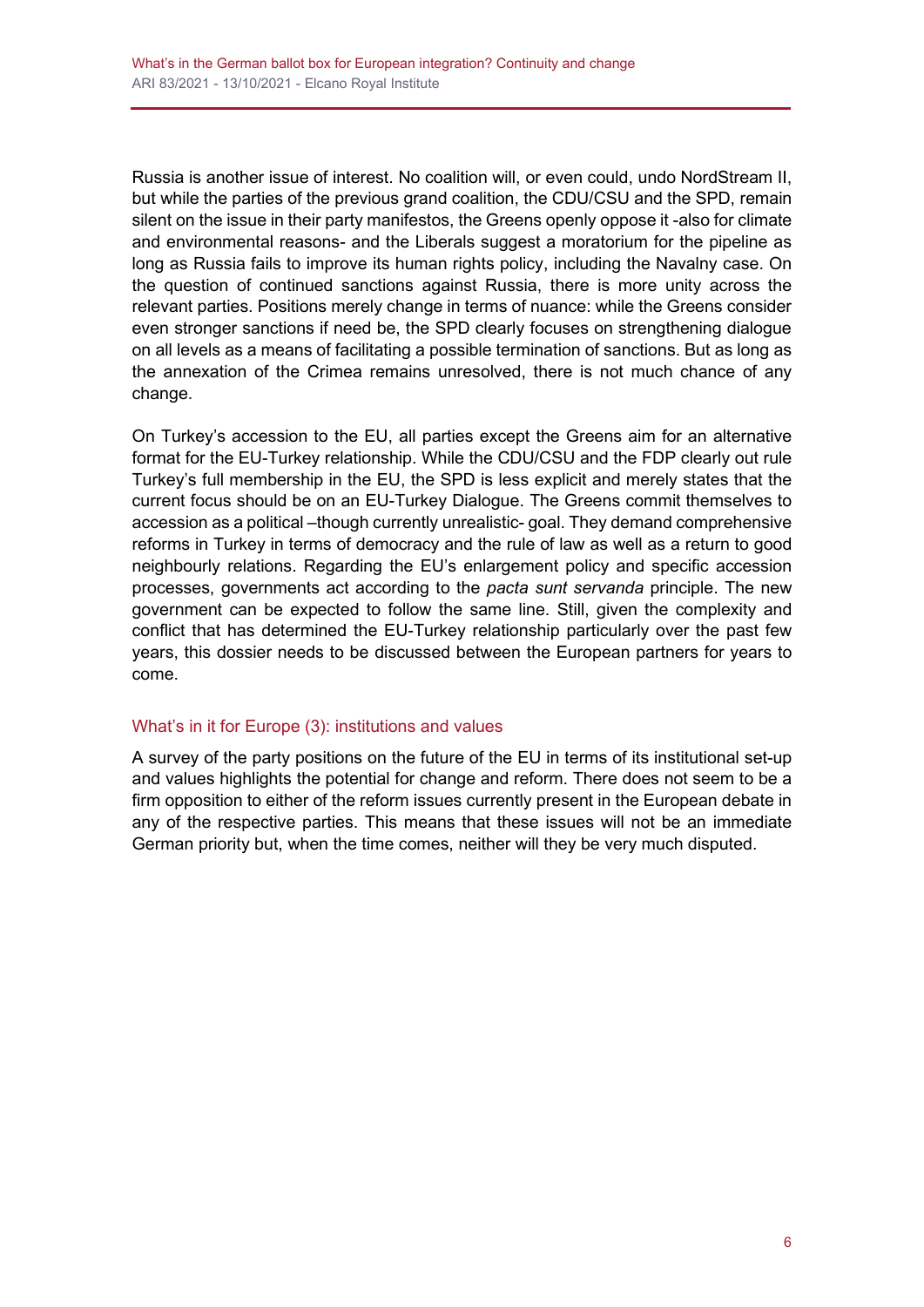|                                                                   | <b>SPD</b> | CDU/CSU  | Greens | <b>Free Democrats</b> |
|-------------------------------------------------------------------|------------|----------|--------|-----------------------|
| <b>Transnational Lists</b>                                        |            |          | Yes    | <b>Yes</b>            |
| Spitzenkandidaten principle                                       |            | Yes      | Yes    | <b>Yes</b>            |
| European Electoral Law                                            | Yes        | Yes      |        | <b>Yes</b>            |
| Constructive vote of no<br>confidence                             |            |          | Yes    | <b>Yes</b>            |
| EP's Right to initiative                                          | Yes        | Yes      | Yes    | Yes                   |
| <b>Smaller European Commission</b>                                |            | Yes      |        | Yes                   |
| Strengthening High<br>Representative                              | Yes        |          | Yes    | <b>Yes</b>            |
| Sanctioning violations of rule of<br>law                          | Yes        | Yes      | Yes    | Yes                   |
| Abolishment of principle of<br>unanimity on foreign policy issues | Yes        | Yes      | Yes    | <b>Yes</b>            |
| Conference on the Future of EU<br>and treaty change               |            | Possible | Yes    | Yes                   |
| <b>Multispeed Europe</b>                                          |            | Yes      | Yes    | Yes                   |
| European constitution                                             |            |          | Yes    | Yes                   |

#### **Figure 3. Policy positions of possible coalition partners on institutions and values**

Source: the authors, based on party manifestos.

One of the toughest issues in the next government's list is how to defend the rule of law within the EU and what to do with Poland and Hungary. All relevant parties are strongly committed to defending European values, including democracy and the rule of law. The party manifesto of the Greens highlights the need for an EU mechanism for democracy, the rule of law and fundamental rights as well as for an EU Charter of Fundamental Rights.

In view of the EU's institutions and values it can be expected that the new government will continue the strongly pro-European vocation for which Germany is known. This also includes a broad support for the Conference on the Future of Europe. Treaty changes as a result of the Conference are not excluded by the parties. In spite of this general support for the Conference, the German government has so far not managed to define a clear position and it is unlikely that the new government will have a firmer stance right away. Having said that, it is still quite important to underline that political parties have stances on institutional debates in the EU, be it transnational lists or the EP's right to initiate legislation.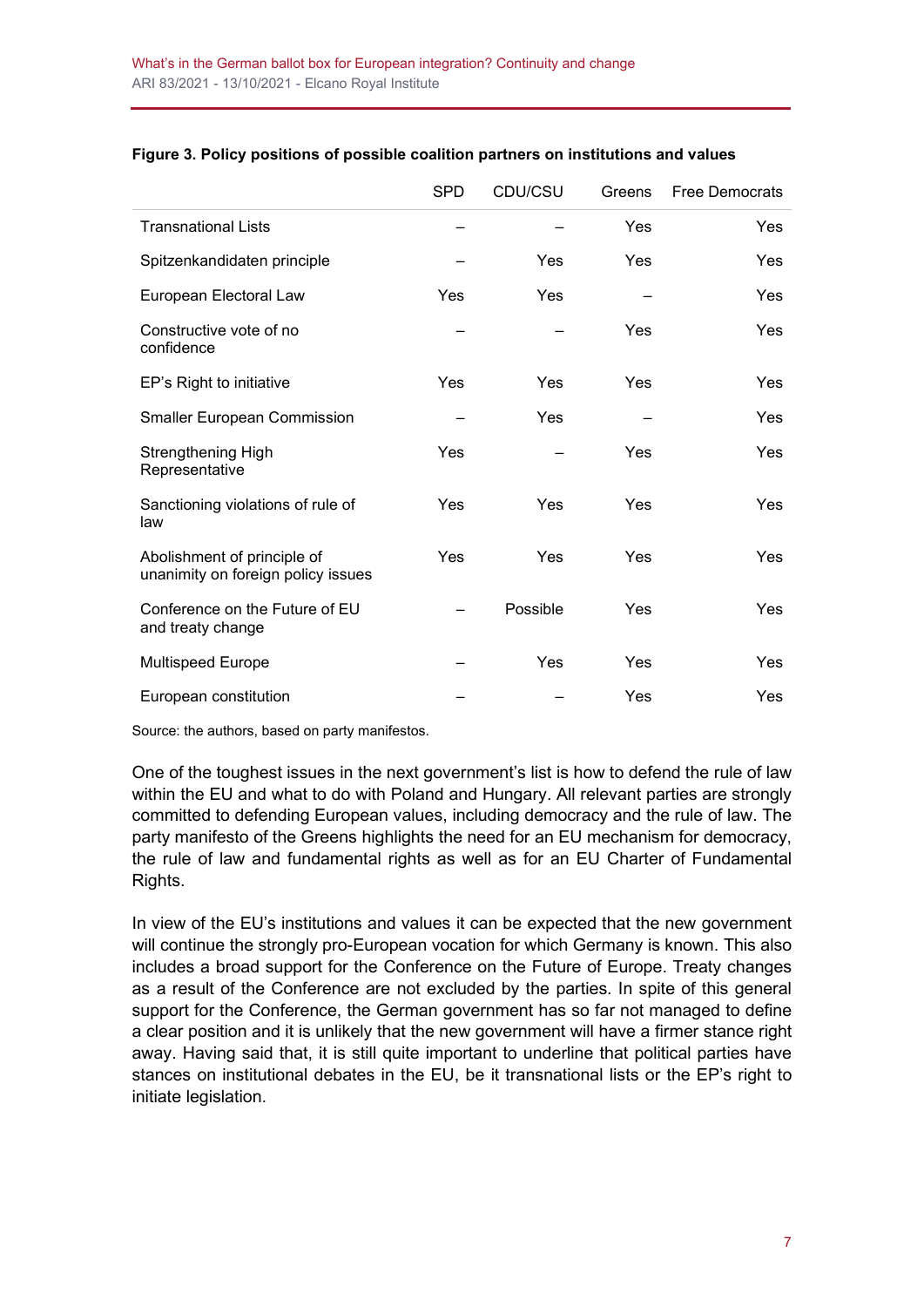# **Conclusions and policy recommendations**

Merkel was lucky to enjoy a relatively stable domestic environment during her 16 years in the Chancellery. The next German government will be more divided than usual. Striking a balance between many priorities is also in the EU's nature. Thus, the new German Chancellor should exercise this skill both in the domestic and EU spheres. A key question is if foreign policy will continue to be made in the Chancellery. Angela Merkel shaped both European and foreign policies. Having three coalition partners this time around may require more cooperation between the various Ministries. The changing nature of foreign policy could lead to more consensus building.

The analyses in this paper show that [the next German government](http://www.realinstitutoelcano.org/wps/portal/rielcano_es/actividad?WCM_GLOBAL_CONTEXT=/elcano/elcano_es/calendario/actividades/debates-elcano-post-merkel-germany-continuity-or-change) will also be a pro-European one. There are, however, various necessary changes when it comes to European integration, where the new German government could play a constructive role. The following recommendations could be useful to guide the new government:

- Starting at the local level, the new German government should try to emphasise to its own public opinion the commonalities between German and European priorities rather than their differences. This would secure Germany's commitment to the integration project for the years to come. Fighting against climate change and the digital transition are important items that could lead to synergies at both levels.
- The chemistry between Berlin and Paris will also play an important role when it comes to the future of European integration. Despite structural differences between France and Germany when it comes to policy making, the need for cooperation is clear. However, while doing so, Berlin should not leave Rome and Madrid behind.
- The new German government should look for ways to put its weight behind the European Commission when it comes to important dossiers such as climate change. Intergovernmental leadership is good but supranational institutions should be supported. The Europeanisation of EU policy should be an aim for the next government, but also burden sharing.
- The next German government should also have a clear position on the Conference on the Future of Europe in order to make the most of this format and to actively contribute to shaping the EU's future reform agenda.
- Relations with Eastern European member states have always been very much dependent on Germany's attitude. With increasing tensions on the rule of law, there is a need to include the rest of the member states in the debate. During the Merkel years there seemed to be a free pass to rule of law violations in the EU. Today there is an opportunity to change that perception.
- Last but not least, there is a historical tension between those that defend creating a 'coalition of the willing in the EU' and those that promote 'not leaving anyone behind'. Germany under Merkel was primarily the latter. The new German Chancellor may be more open to alliances within the Union for progressing in key